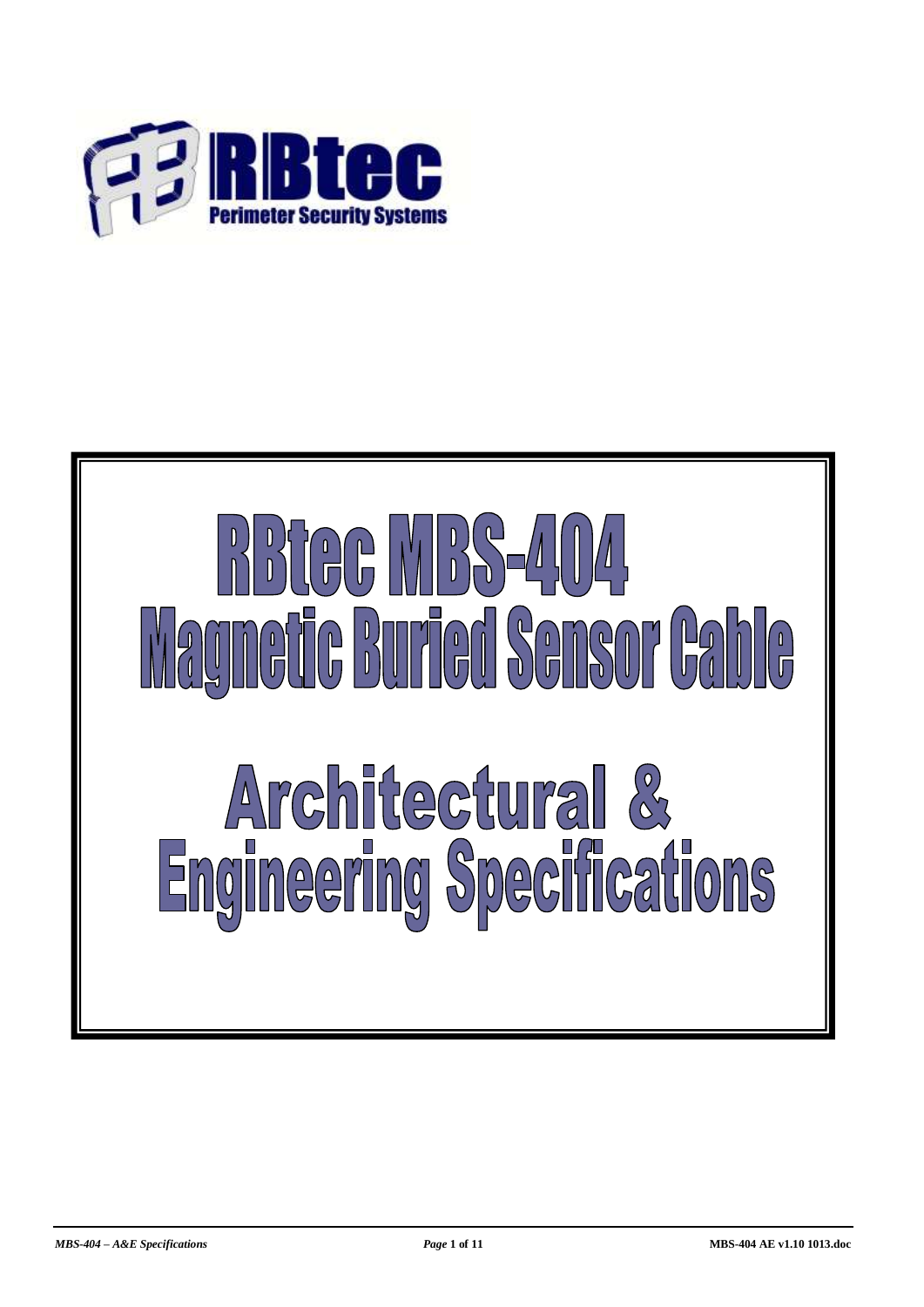

#### *Purpose*

The purpose of this document is to provide performance specifications and operational *requirements for the RBtec MBS-404 Magnetic Buried Sensor Cable technology for perimeter intrusion detection.*

*This document is written in a generic format without reference to the RBtec MBS-404 Magnetic Buried Sensor Cable.*

*These specifications may be copied to form a generic procurement specification for buried intrusion detection systems.*

#### *Equipment Classification*

*The MBS-404 Sensor Cable is a concealed, passive and buried perimeter intrusion detection system that is designed to detect and locate intruders moving over or under unseen boundary lines and perimeters.*

*The RBtec MBS-404 Magnetic Buried Sensor Cable system functions as a standalone system or as an integrated solution as part of a centralized control and maintenance facility.*

#### *Disclaimer*

*This A&E text is based upon MasterFormat™ [2004 Edition] issued by the Construction Specifications Institute (CSI) www.csinet.org/masterformat. By removing the article "Manufactured units", the text may be used also in performance-based specifications.*

*RBtec, MBS-404 and the RBtec logo are trademarks of RBtec Ltd.*

*All information in this document is subject to change without notice. RBtec reserves the right to make changes to product design or manufacturing methods, as research & development, or as other circumstances warrant.*

*Copyright© 2013. RBtec Ltd. All rights reserved.*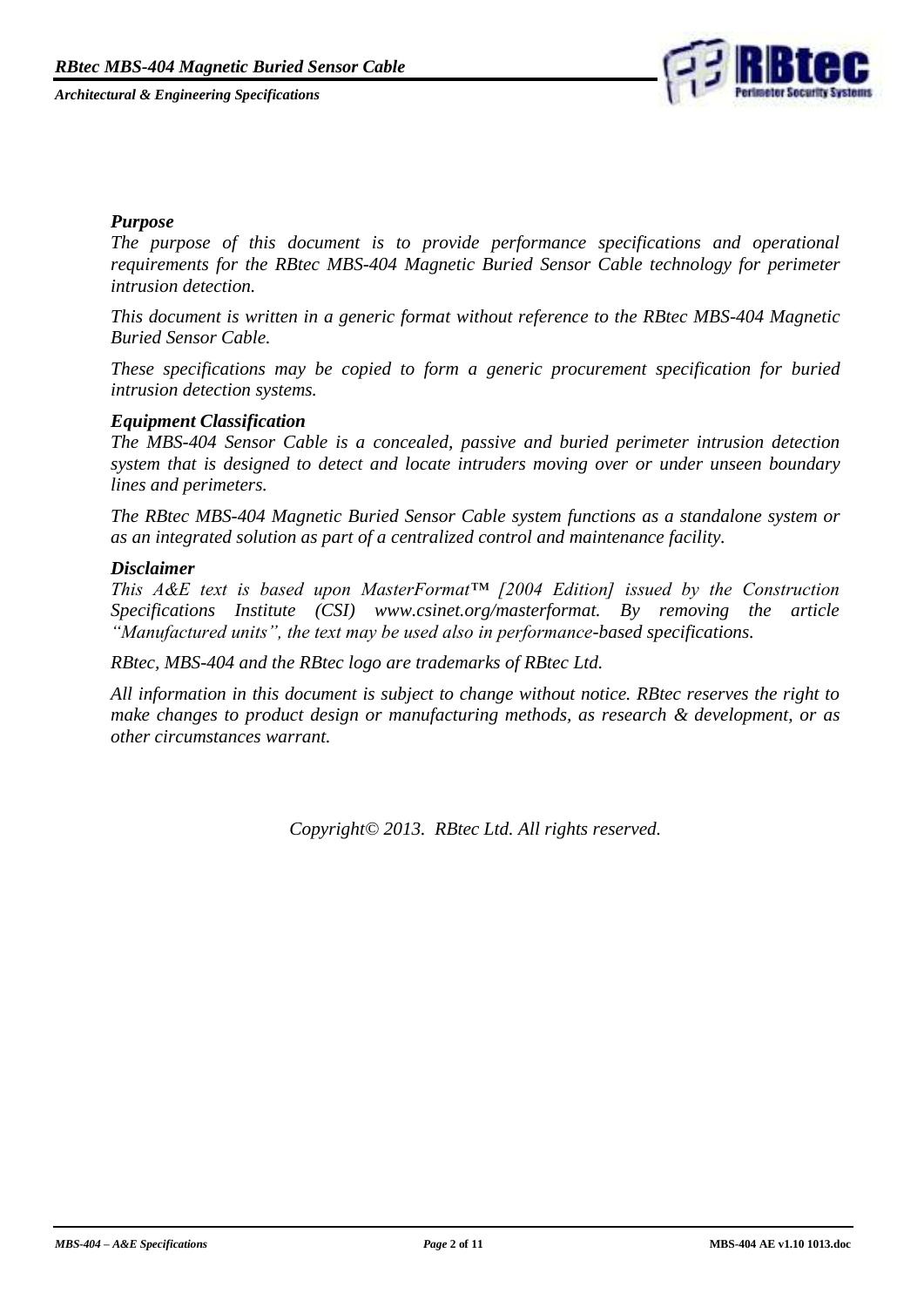

Table of Contents

| PART <sub>1</sub> |  |
|-------------------|--|
| 1.01              |  |
| 1.02              |  |
| 1.03              |  |
| 1.04              |  |
| PART <sub>2</sub> |  |
| 2.01              |  |
| 2.02              |  |
| 2.03              |  |
| 2.04              |  |
| 2.05              |  |
| 2.06              |  |
| 2.07              |  |
| 2.08              |  |
| 2.09              |  |
| 2.010             |  |
| 2.011             |  |
| PART <sub>3</sub> |  |
| 3.01              |  |
| 3.02              |  |
| PART <sub>4</sub> |  |
| 4.01              |  |
| 4.02              |  |
| 4.03              |  |
| PART <sub>5</sub> |  |
| 5.01              |  |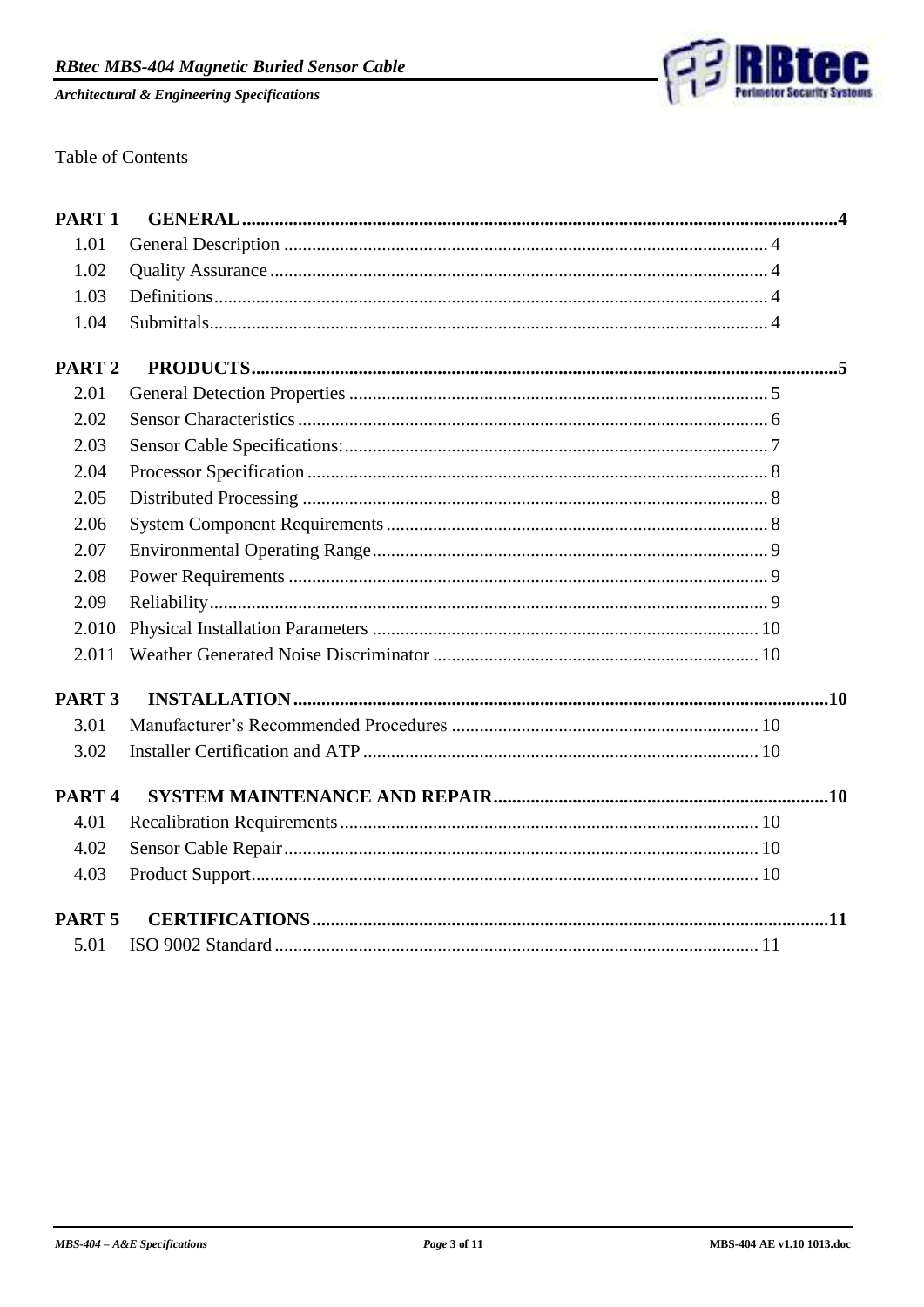

Division 28 – Electric Safety and Security Section 28.16.43 – Perimeter Security Systems

### <span id="page-3-1"></span><span id="page-3-0"></span>PART 1 GENERAL

- 1.01 General Description
	- A The system shall be:
		- 1. A modular concealed and buried sensor cable designed for outdoor perimeter intrusion detection.
		- 2. Designed to passively detect and locate intruders moving ferromagnetic materials over or under unseen boundary lines and perimeters.
		- 3. Based on the 'Magnetic Anomaly Detection (MAD)' principle.
	- B The detection system shall be of manufacturer's official product line, designed for commercial/industrial 24/7/365 use.
	- C The system shall be capable of operating as a standalone, single zone device or as a multi-zoned networked device.
- <span id="page-3-2"></span>1.02 Quality Assurance
	- A All installation, configuration, setup, system programming and related work shall be performed by technicians thoroughly trained and certified by the manufacturer in the installation and service of the equipment provided.
	- B All general equipment provided shall be backed by a minimum of one year. Manufacturer warranty, except where manufacturer guarantees state otherwise.
- <span id="page-3-3"></span>1.03 Definitions
	- A Protected or Protection Zone: A space or area or area which an intrusion must be detected and uniquely identified, the sensor or group of sensors assigned to perform the detection, and any interface equipment between sensors and communication link to central-station control unit.
	- B Standard Intruder: A person who weighs 100 lbs. (45 kg) or less.
- <span id="page-3-4"></span>1.04 Submittals
	- A Product Data: Components for sensing, detecting, and control, including dimensions and data on features, performance, electrical characteristics, ratings and finishes.
	- B Shop Drawings: Detail assemblies of standard components that are custom assembled for specific application on this project.
		- 1. Functional Block Diagram: Show single-line interconnections between components. Indicate control, signal and data communication paths and identify control interface devices and media to be used. Describe characteristics of network and other data communication lines.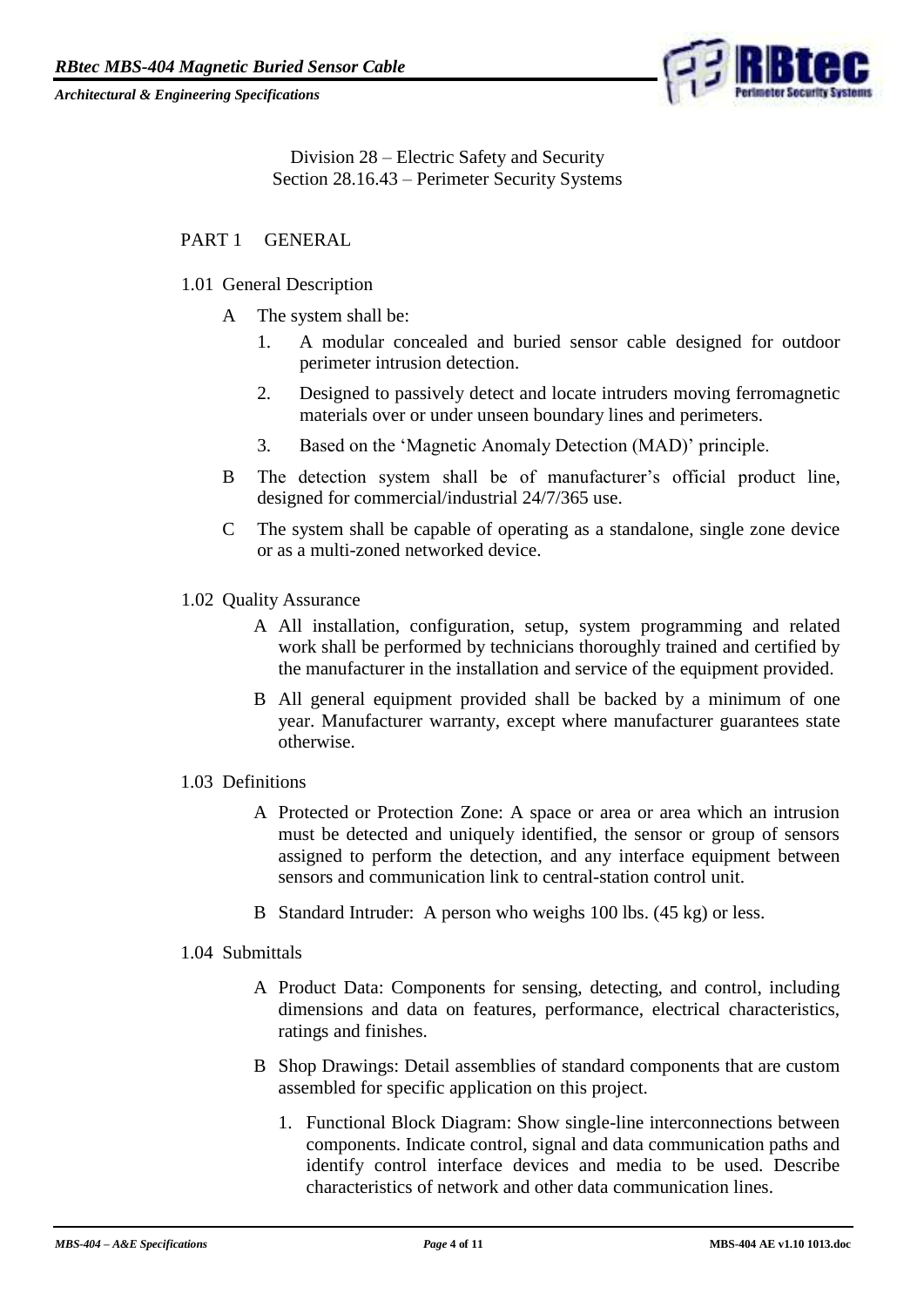

C Equipment and System Operation Description: Include method of operation and supervision of each component and each type of circuit. Show sequence of operations for manually and automatically initiated system or equipment inputs. Description must cover this specific Project; manufacturer's standard descriptions for generic systems are not acceptable.

# <span id="page-4-0"></span>PART 2 PRODUCTS

- <span id="page-4-1"></span>2.01 General Detection Properties
	- A The sensor shall:
		- 1. Be designed to detect intruders passing ferromagnetic materials over or under the detection zone.
		- 2. A sensor module shall contain the electronics required to:
			- a. Detect the local change in magnetic flux of the earth caused by movement of ferromagnetic materials and ignore local changes in magnetic flux caused by other sources.
			- b. Amplify the magnetic flux within the detection zone for analysis.
			- c. Indicate an alarm when intrusion occurs.
			- d. Transmit an alarm condition to a control device.
		- 3. Be capable of monitoring all types of ferromagnetic materials.
		- 4. Detect intruders by detecting localized changes in the magnetic flux of the earth caused by movement of ferromagnetic materials and ignore local changes in magnetic flux caused by other sources
		- 5. Be capable of functioning either as a standalone system or as an integral part of a centralized control and maintenance facility.
		- B Probability of Detection
			- 1. The probability of detection (PD) of an intruder passing ferromagnetic materials over or under the detection zone shall be of a confidence factor of 98.999% or greater.
		- C Nuisance Alarm Rate/ False Alarm Rate (NAR/FAR)
			- 1. Nuisance Alarms: The system shall operate within specification in typical outdoor environments.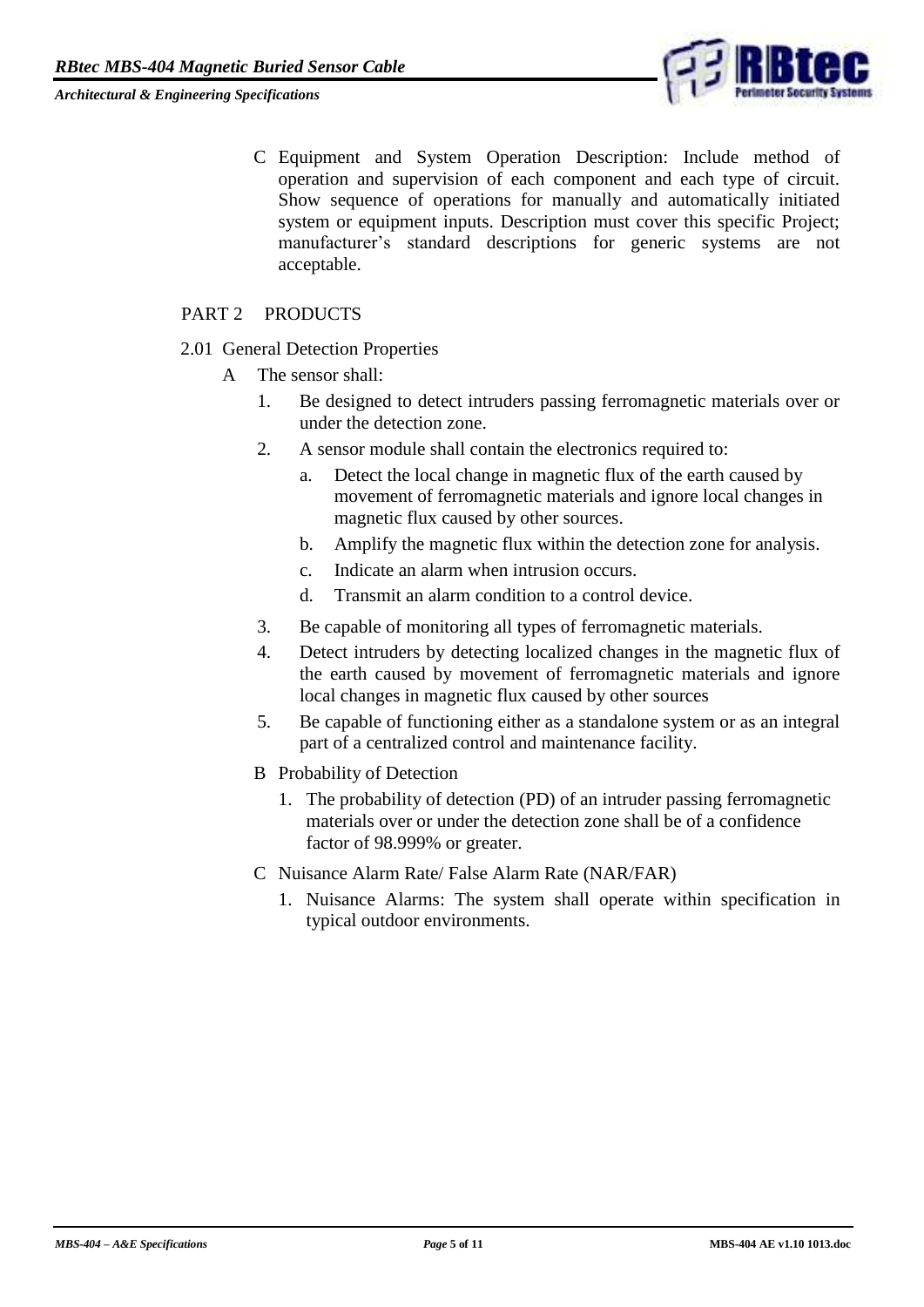

- 2. The system, as a concealed detection device shall not be affected by the following usual sources of nuisance and false alarms:
	- a. Precipitation including rain, snow, hail and fog.
	- b. Sunrise/sunset
	- c. Wind
	- d. Temperature changes
	- e. Sandstorms
	- f. Motion of nearby objects (vehicles, etc.) Up to a distance of 33 feet (10 meters).
	- g. Motion at surface or below surface water. Up to a distance of 33 feet (10 meters).
	- h. Nearby vegetation up to 1 foot (30 centimeters) in height.
- 3. Before installation is to begin, the installer shall report to the customer, in writing, as to all site-specific conditions that may contribute to a higher Nuisance Alarm Rate.
- 4. The customer shall decide whether to remedy the situation or accept the nuisance alarm sources without any further responsibility on the part of the installer or the manufacturer.
- <span id="page-5-0"></span>2.02 Sensor Characteristics
	- A Zone Length:
		- 1. The maximum length of each zone shall be 722 feet (220m) of magnetic sensor cable. Individual zone lengths shall be determined by the physical boundaries of each zone.
		- 2. The sensor cable shall be supplied in rolls of 1640 feet (500m) and shall be cut to the correct length at the time of installation.
	- B Zone Width:
		- 1. The maximum width of each zone shall be 3.28 feet (1.00m) of magnetic sensor cable.
	- C Zone Depth:
		- 1. The maximum depth of burial of the sensor cable shall be 16"  $(0.40cm)$ .
	- D Detection area:
		- 1. When concealed on the top of a wall, the detection area above the sensor cable shall be approximately  $6.5'$  (2.00m).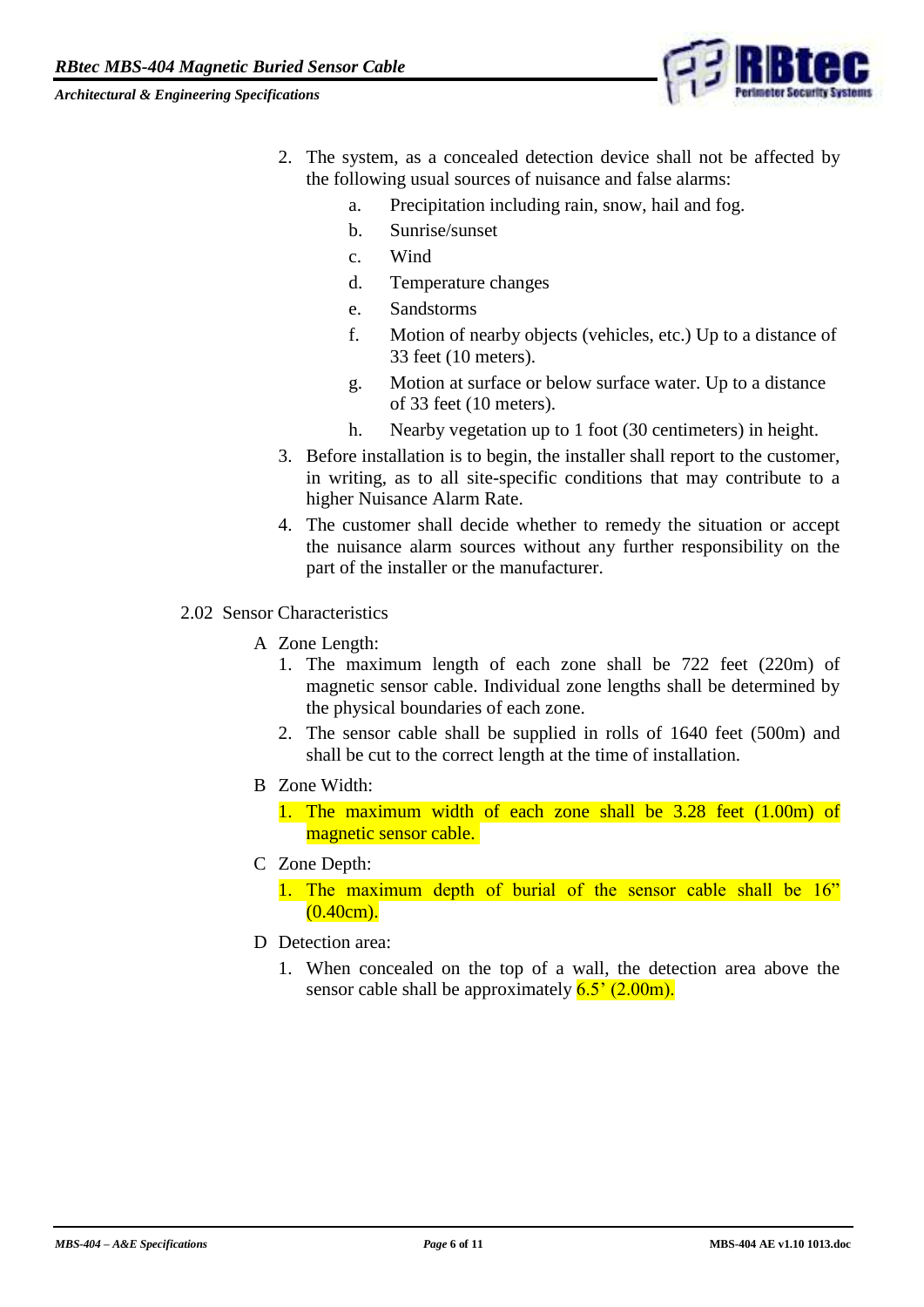

## <span id="page-6-0"></span>2.03 Sensor Cable Specifications:

- 1. The cable used as the magnetic sensor shall be designed for the process control industry and shall be constructed in accordance to NEC Article 725 Class 1 for use in Division 2 Hazardous areas.
- 2. The **conductor** shall be:
	- a. Bare copper
	- b. Stranded, 7 strands concentric as per ASTM B-8, class B.
	- c. 16AWG, 7x0.49mm.
- 3. The **insulation** shall be:
	- a. FR PVC as per BS 6746 Type 5.
	- b. 0.4mm nom.
	- c. Overall Diameter of 2.3mm nom.
- 4. The **cable lay-up** shall be:
	- a. Total number of pairs: 1
	- b. Lay length of 50mm nom.
	- c. White x Black
- 5. The **overall shield** shall be:
	- a. 23μ polyester-aluminum foil, providing 100% coverage, laid in close contact with a tin-plated, 20AWG stranded (7x0.32mm) drain-wire.
- 6. The **outer jacket** shall be:
	- a. FR PVC as per BS 6746, Type 9.
	- b. 0.50mm nom. thickness.
	- c. Overall diameter of 5.7mm nom.
- 7. The **electrical properties** shall be:
	- a. DC resistance of 13.9 Ohm/Km max @ 20c.
	- b. Dielectric strength of:
		- 1. Insulation: 2000volts/1 minute minimum between conductors.
		- 2. Jacket: 5000volts/1 minute minimum.
- <span id="page-6-1"></span>8. The **general properties** shall be:
	- a. Total weight of 51.0Kg/Km nom.
	- b. Bend radius: 40 mm min.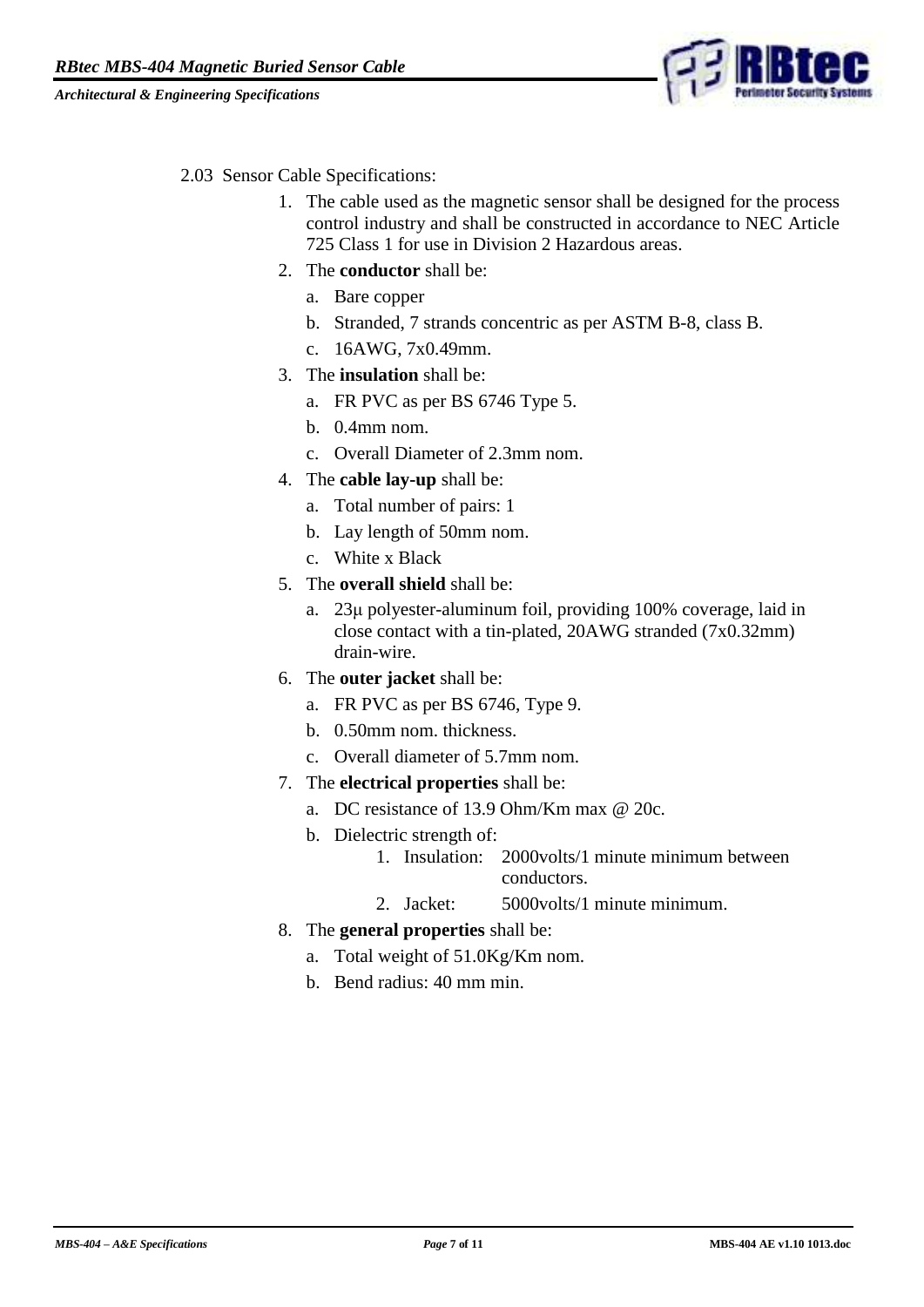

### 2.04 Processor Specification

- A The field processor shall:
	- 1. Be capable of processing up to 2 independent detection zones. The processor shall operate either as a standalone unit with local alarm relays and optocouplers, or as an integral component of a centralized control and maintenance facility.
	- 2. Be capable of remote sensitivity management of each individual zone.
	- 3. Be capable of arming/disarming or shunting each individual zone
	- 4. Be protected by a tamper switch.
	- 5. Be capable of automatically adjusting zone sensitivities resulting from weather related changes. The processor shall have circuitry that accepts and analyzes weather condition measurements for rain, wind and hail.
	- 6. Have internal circuitry to protect against lightning and voltage transients.
- <span id="page-7-0"></span>2.05 Distributed Processing
	- A The Field Processor shall:
		- 1. Be capable to communicate to central control via the following industry accepted protocols:
			- a. RS-232
			- b. RS-485
			- c. TCP/IP
		- 2. Have at least 8 dry contact optocoupler outputs.
		- 3. Be capable of interfacing with system networks via the following industry accepted communication buses:
			- a. Copper
			- b. Fiber Optics
			- c. Wireless
	- B The Field Processors shall:
		- 1. Be capable of being rack mounted in the central control area of the specific site; or be capable of being distributed along the proposed protected perimeter.
	- C Where processors are distributed along the perimeter:
		- 1. Each processor shall receive and process the signals from the sensors along the cable while providing fail-safe operation.
		- 2. The failure of one processor shall not affect the signal processing of the other processors along the perimeter.
- <span id="page-7-1"></span>2.06 System Component Requirements
	- A Surge Protection: Protect components from voltage surges originating external to equipment housing and entering through power,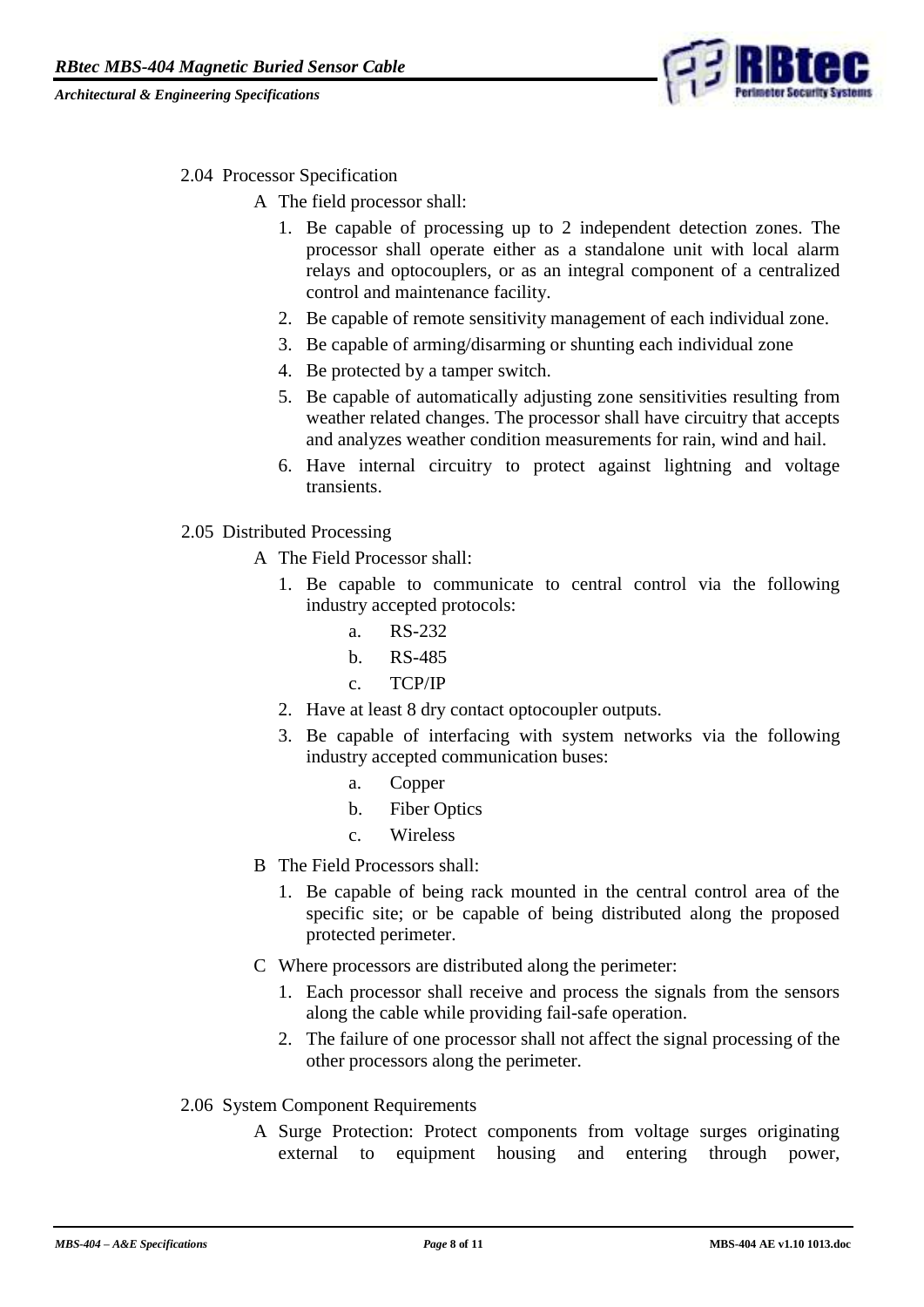

communication, signal, control, or sensing leads. Include surge protection for external wiring of each conductor entry connection to components.

- 1. Minimum protection for power lines 120V and more: Auxiliary panel suppressors complying with requirements in Division 26 Section "Transient-Voltage Suppression for Low-Voltage Electrical Power Circuits."
- 2. Minimum Protection for Communication, Signal, Control, and Low-Voltage Power Lines: Comply with requirements in Division 26 Section "Transient-Voltage Suppression for Low-Voltage Electrical Power Circuits" as recommended by manufacturer for type of line being protected.
- B Interference Protection: Components shall be unaffected by radiated RFI and electrical induction of 15V/m over a frequency range of 10 to 10,000 MHz and conducted interference signals up to 0.25-V RMS injected into power supply lines at 10 to 10,000 MHz.
- C Tamper Protection: Tamper switches on cabinets and other system components shall initiate a tamper-alarm signal when unit is opened or partially disassembled and when entering conductors are cut or disconnected. Central control unit alarm display shall identify tamper alarms and indicate locations.

### <span id="page-8-0"></span>2.07 Environmental Operating Range

- A The system shall operate within specifications under the following environmental conditions:
	- 1. Temperatures between -40ºF and 220ºF (-40ºC and 105ºC)
	- 2. Relative humidity between 0 and 100%.
- <span id="page-8-1"></span>2.08 Power Requirements
	- A The field processor shall operate at 12VDC and shall accept input power from DC power supplies at:
		- 1. 12 to 15 VDC for individual unit powering. The individual unit DC power supplies shall accept AC power at 115 V/60 Hz or 230 V/50 Hz.

### <span id="page-8-3"></span><span id="page-8-2"></span>2.09 Reliability

A The field processor shall have a mean time between failures (MTBF) of greater than 40,000 hours and a mean time to replace (MTTR) of less than 30 minutes.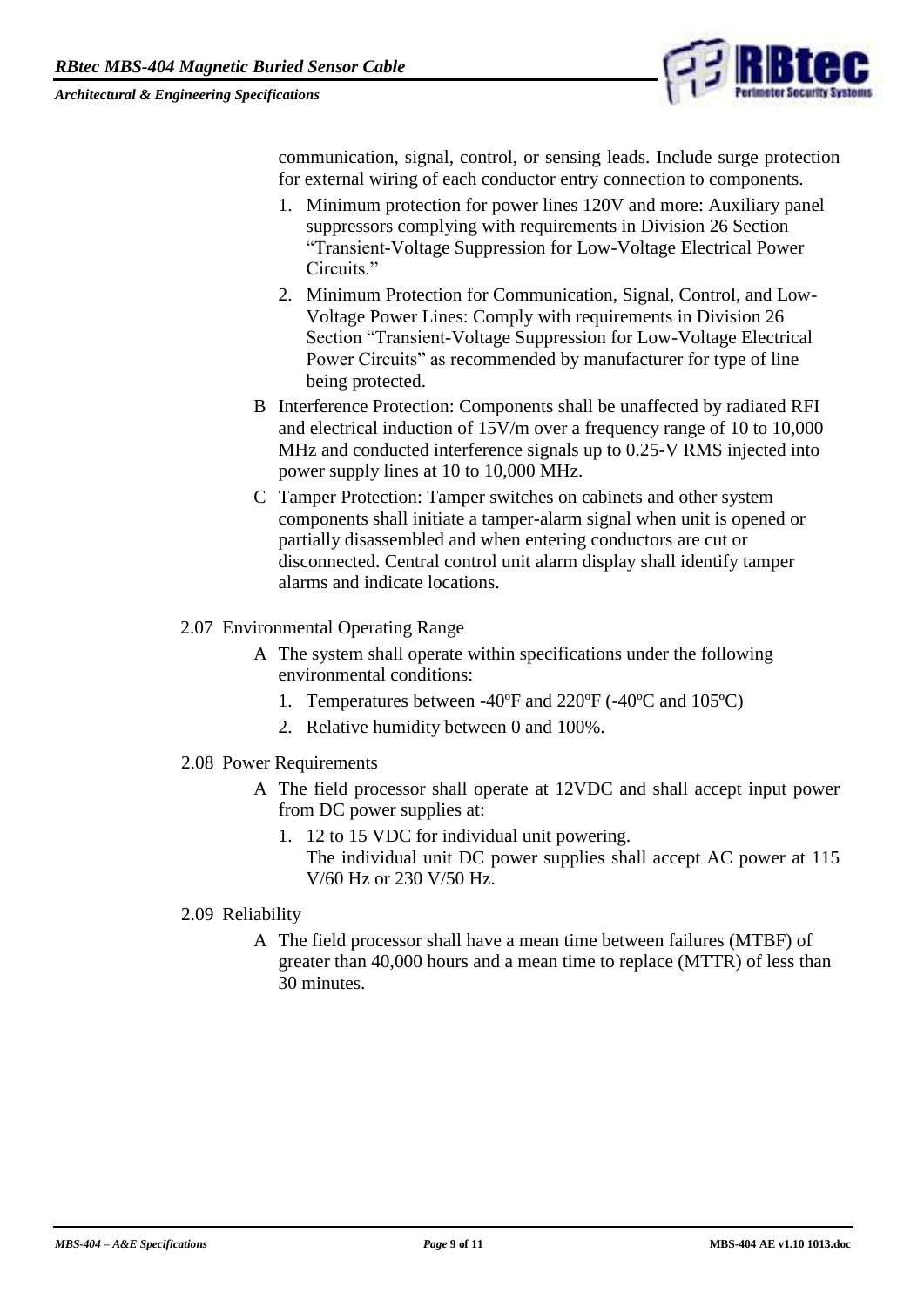

### 2.010 Physical Installation Parameters

- A When installed outdoors, the field processor shall:
	- 1. Be installed in a weatherproof, double-walled enclosure which meets standard IP65.
	- 2. Include a hinged cover and a tamper device.
	- 3. Be buried in the ground at the beginning point of each detection zone.
	- 4. Include a suitable grounding rod, which is connected to "earth ground".
- <span id="page-9-0"></span>2.011 Weather Generated Noise Discriminator
	- A A weather generated noise discriminator module shall monitor weather conditions at the site and supply related data to the field processor.
	- B The field processor shall be capable of utilizing the data to increase the level of discrimination between environmental effects such as; thunder storms and actual intrusion attempts.

### <span id="page-9-1"></span>PART 3 INSTALLATION

- <span id="page-9-2"></span>3.01 Manufacturer's Recommended Procedures
	- A The system shall be installed and commissioned in accordance with the manufacturer's recommended procedures as defined in the product's installation and setup manuals.
- <span id="page-9-3"></span>3.02 Installer Certification and ATP
	- A Prior to installation, the installer shall have completed a manufacturer's training program and be certified by the manufacturer. Alternatively, the installer shall be required to have the manufacturer, or their designate, provide qualified technical support for installation and commissioning.
	- B Acceptance tests shall be performed in accordance with standard industry accepted procedures available from the manufacturer.

### <span id="page-9-4"></span>PART 4 SYSTEM MAINTENANCE AND REPAIR

- <span id="page-9-5"></span>4.01 Recalibration Requirements
	- A There shall be no need for recalibration after the system has been fully calibrated and commissioned except as the fence condition deteriorates over time or from unexpected occurrences that may affect the stability of the fence posts or fabric components.
- <span id="page-9-6"></span>4.02 Sensor Cable Repair
	- A If the sensor cable is cut or damaged, it shall be capable of being repaired using additional cable, if required, and an appropriate splice kit. The splice kit shall require the use of only standard tools (i.e. screwdriver, wire strippers, wire cutters, etc.)
- <span id="page-9-7"></span>4.03 Product Support
	- A The field processor shall carry a minimum one-year warranty from the date of purchase.